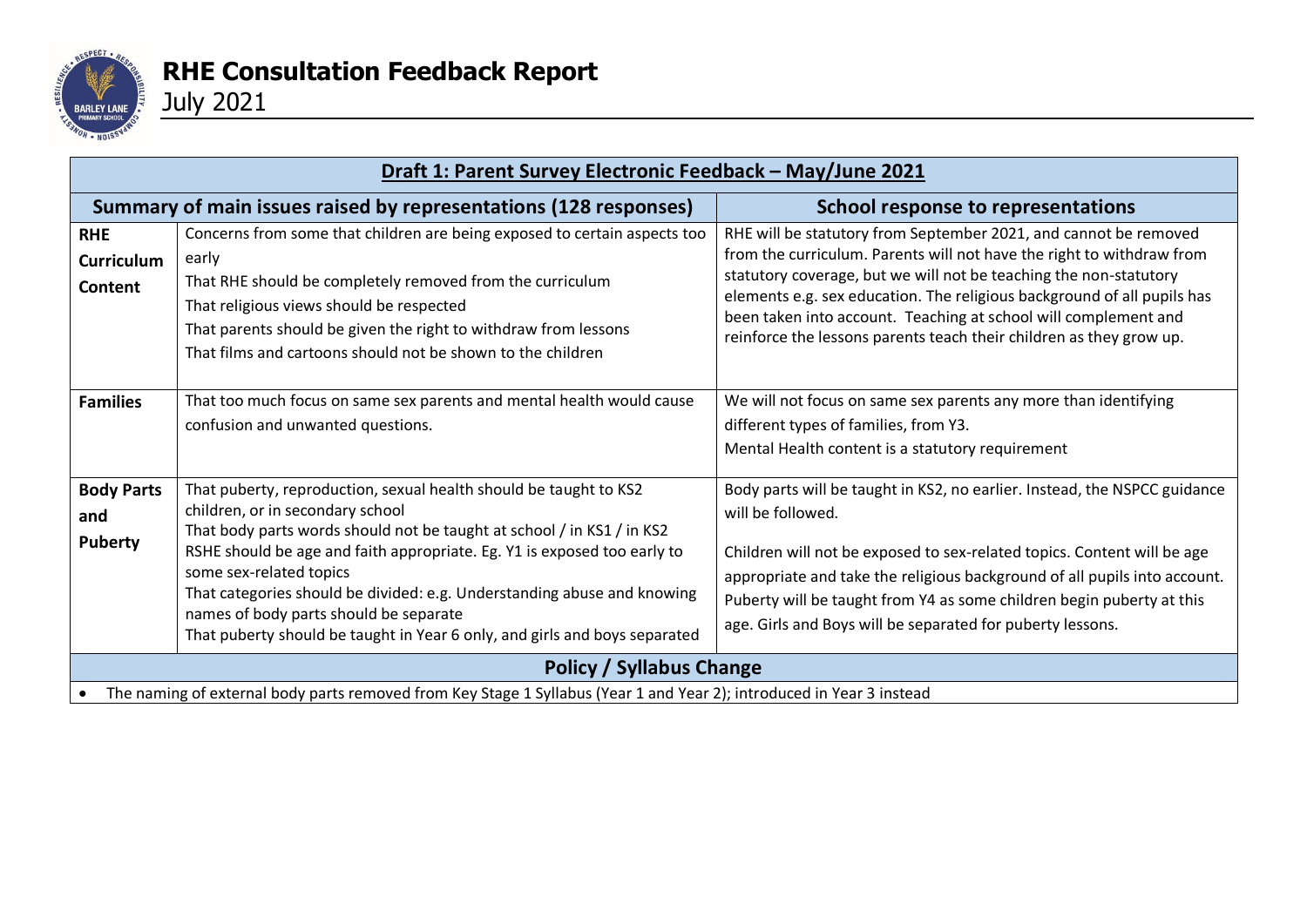| <b>Draft 2: Feedback from:</b>                                                                                                                                                                                                                                                                                                        |                                                               |                                                                                                                                                                                                                                                                                                                                                                                                                                                                                                                                                                                                                                                                                                                                                                                                                                                                                                                                                                                                                                                            |                                                                                                                                                                                                                                                                                                                                                                                                                                                                                                                                                                                                                                                                                                                                                                                                                                                    |  |
|---------------------------------------------------------------------------------------------------------------------------------------------------------------------------------------------------------------------------------------------------------------------------------------------------------------------------------------|---------------------------------------------------------------|------------------------------------------------------------------------------------------------------------------------------------------------------------------------------------------------------------------------------------------------------------------------------------------------------------------------------------------------------------------------------------------------------------------------------------------------------------------------------------------------------------------------------------------------------------------------------------------------------------------------------------------------------------------------------------------------------------------------------------------------------------------------------------------------------------------------------------------------------------------------------------------------------------------------------------------------------------------------------------------------------------------------------------------------------------|----------------------------------------------------------------------------------------------------------------------------------------------------------------------------------------------------------------------------------------------------------------------------------------------------------------------------------------------------------------------------------------------------------------------------------------------------------------------------------------------------------------------------------------------------------------------------------------------------------------------------------------------------------------------------------------------------------------------------------------------------------------------------------------------------------------------------------------------------|--|
| Individual and group parent letters and emails<br>Letter from parent legal representatives<br>Drop-in sessions 1 <sup>st</sup> 2 <sup>nd</sup> July<br>Parent Survey Electronic Feedback (6.July.21) - 77 responses<br>Summary of main issues raised by individual/group representations<br><b>School response to representations</b> |                                                               |                                                                                                                                                                                                                                                                                                                                                                                                                                                                                                                                                                                                                                                                                                                                                                                                                                                                                                                                                                                                                                                            |                                                                                                                                                                                                                                                                                                                                                                                                                                                                                                                                                                                                                                                                                                                                                                                                                                                    |  |
| <b>RHE</b><br><b>Curriculum</b><br>Content                                                                                                                                                                                                                                                                                            | $\bullet$<br>$\bullet$<br>$\bullet$                           | Items that are only recommended by the National Education Authorities and<br>not compulsory should not be taught.<br>The teaching areas and the material used should be representative of the<br>different backgrounds of the pupils and families that attend the school.<br>That the RHE policy should not use 'etc' when listing resource providers and<br>any changes in resource provider or resources that will be used to teach RHE<br>or changes to the syllabus content should be done with parent consultation.<br>This should be done over a long period of time.                                                                                                                                                                                                                                                                                                                                                                                                                                                                                | Our RHE curriculum is designed to help children from all<br>backgrounds build positive and safe relationships.<br>Policy change:<br>Section 11: We have reviewed the resource section, removed<br>$\bullet$<br>'etc' and indicated that we will not be using Jigsaw or<br><b>Stonewall resources</b><br>Section 10: Additional sentence: If children ask questions<br>$\bullet$<br>which are outside the parameters of our syllabus and policy,<br>they will be referred to their parents for further discussion.                                                                                                                                                                                                                                                                                                                                  |  |
| <b>Families</b>                                                                                                                                                                                                                                                                                                                       | $\bullet$<br>$\bullet$<br>$\bullet$<br>$\bullet$<br>$\bullet$ | That clarification on representation of different family types be provided, e.g.<br>as to what 'blended families' are (Y4)<br>That there are indications of LGBTQ+ within the curriculum e.g., different<br>family units: how this will be presented? The perceived risk is that of<br>normalising/promoting a particular way of life contrary to religious/cultural<br>norms. That there is potential for promotion vs. stating facts.<br>That the school replace the Y3 question "Can you identify a family unit<br>different to your own?" with a question from the following learning outcome<br>"R1. That characteristics of a healthy family include commitment, care,<br>protection and being there for each other in times of difficulty<br>That when using the 'Great Big Book of Families' resource, the school should<br>stick to facts and not go beyond the words in the book.<br>That the school does not refer to a particular type of family make-up if it<br>does not currently exist in the school (however, if the situation changes in | We will be representing different family types by using the 'Great<br>Big Book of Families' resource. Different family units will be<br>presented through this book.<br>We will not be promoting one particular way of life, or family unit,<br>over another. We will teach the children about the society that we<br>live in and the different types of loving, healthy relationships that<br>exist can be done in a way that respects everyone.<br>RHE should meet the needs of all pupils at Barley Lane, regardless<br>of their family unit.<br>All types of family units are represented at the school and in the<br>local community; we cannot change our curriculum content in line<br>with the current demographic as it changes constantly<br><b>Syllabus change:</b><br>Y3 r4: We have stipulated in the syllabus that no one particular |  |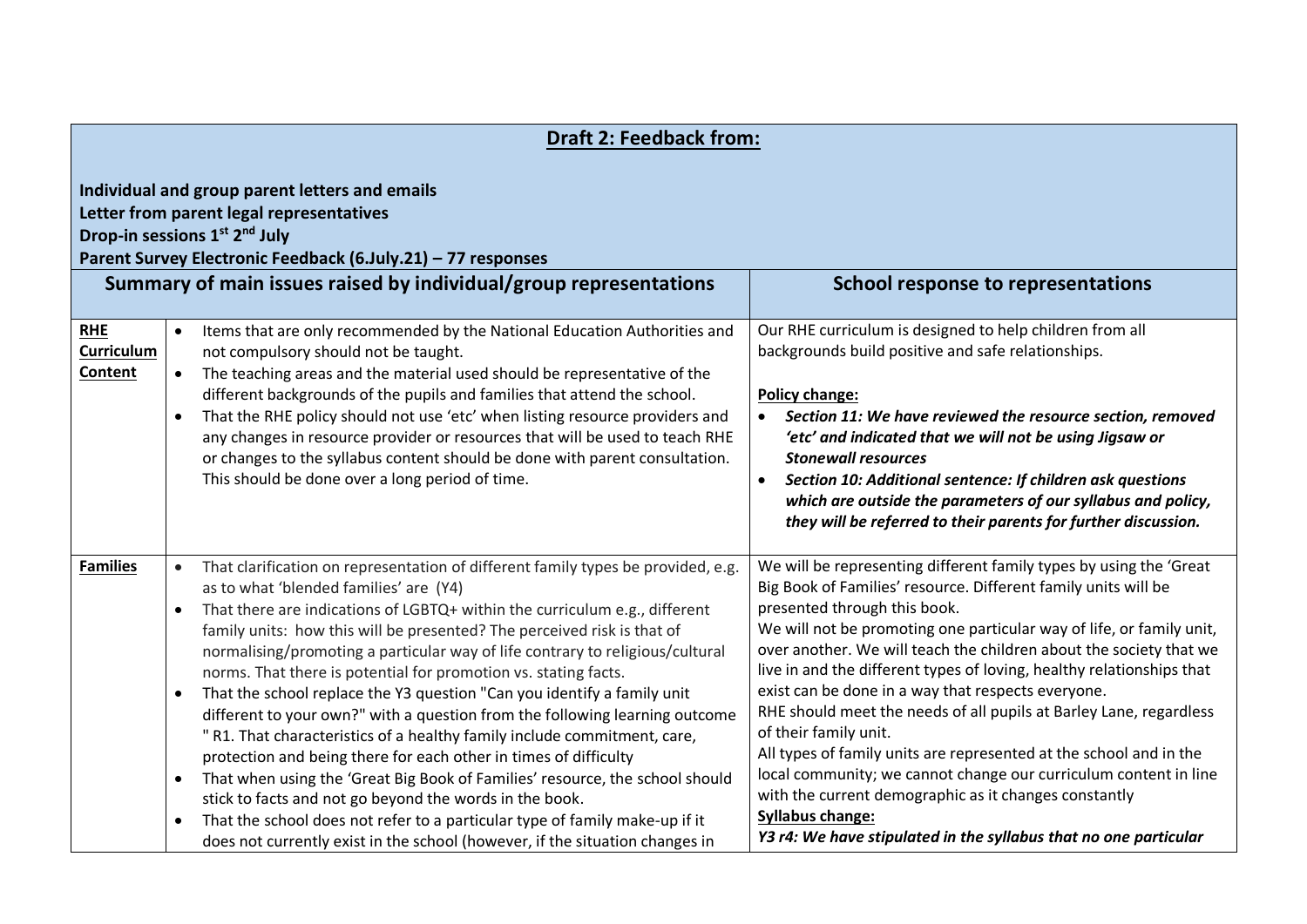|                   | the future then the content should be extended in line with the changes in<br>the situation).                                                                                                                                                                                                                                                                                                                                                                                                                                                                                                                                                                                                                                                                                            | family unit will be focused on more than another. We will not<br>promote one family unit over another or ask children to identify a<br>family unit that is different to theirs.<br>Y4 r2: We will not promote one family unit over another or ask<br>children to identify a family unit that is different to theirs.                                                                                                                                                                                                                                                                                                                                                           |
|-------------------|------------------------------------------------------------------------------------------------------------------------------------------------------------------------------------------------------------------------------------------------------------------------------------------------------------------------------------------------------------------------------------------------------------------------------------------------------------------------------------------------------------------------------------------------------------------------------------------------------------------------------------------------------------------------------------------------------------------------------------------------------------------------------------------|--------------------------------------------------------------------------------------------------------------------------------------------------------------------------------------------------------------------------------------------------------------------------------------------------------------------------------------------------------------------------------------------------------------------------------------------------------------------------------------------------------------------------------------------------------------------------------------------------------------------------------------------------------------------------------|
| <b>Marriage</b>   | That marriage that the faith or belief perspective of marriages should be<br>$\bullet$<br>included to provide balance.<br>That it is confusing and not age-appropriate for children in Y5 and Y6 to learn<br>$\bullet$<br>about the law regarding marriage and civil partnerships, particularly the<br>questions: "How long is marriage intended to last?" / "Can you identify any<br>known marriages?" / "What is a civil partnership?" / "What do you<br>understand about marriage?"<br>That the study of commitment, different kind of families and marriage are<br>$\bullet$<br>unnecessary for Y5 ('committed relationship).<br>That learning about marriage in year six should be moved to secondary<br>$\bullet$<br>school as the legal minimum age for marriage is 16 in the UK. | Statutory guidance states: "That marriage represents a formal and<br>legally recognised commitment of two people to each other which<br>is intended to be lifelong." This must be covered in primary school.<br><b>Syllabus change:</b><br>Y5 Relationships: We have removed any reference to<br>$\bullet$<br>marriage/commitment and moved to Y6.<br>Civil partnerships statement removed completely<br>$\bullet$<br>Y6: Relationships: Now includes the statutory statement on<br>$\bullet$<br>marriage and we have included a sentence that faith or belief<br>perspectives of marriage will be considered during these<br>discussions                                      |
| <b>Body Parts</b> | That it is too early for pupils in Y4 to learn about periods<br>$\bullet$<br>That the naming of external body parts in Y3 "penis, vulva, buttocks and<br>$\bullet$<br>chest" is not appropriate, child-friendly, faith-sensitive, or statutory and<br>should be moved to Y4<br>That the Y3 exercise of children individually labelling a diagram is not<br>required. That showing the image on the board & taught as a class will be<br>sufficient<br>That repeated exposure to nude images, even if child friendly, will<br>$\bullet$<br>desensitise children to nudity. The Science NC does not explicitly require the<br>names of private parts to be taught.<br>That wet dreams should not be included in the Y5 puberty content, moved to<br>$\bullet$<br>Y6                        | Puberty can begins from the age of 8; we feel that it is<br>$\bullet$<br>important that children are made aware of the changes in good<br>time. This is particularly relevant to periods<br>The labelling of diagrams is both a reinforcement and an<br>$\bullet$<br>assessment tool, to ensure that the children have understood<br>the teaching and misconceptions can be addressed.<br><b>Syllabus change:</b><br>Y3/Y4: The naming of external body parts in Year 3 is moved to<br>Year 4; use NSPCC PANTS rules and term private parts in Year 3.<br>Term 'wet dreams' will not be introduced in Year 4. To be<br>introduced in Year 5 when the children revisit puberty. |
| <b>Puberty</b>    | That the puberty resources included too much detail, e.g. the diagrams of<br>$\bullet$<br>the male and female reproductive system, and topics such as egg release,<br>fertilisation, sperm for Y4. In addition, the context is unclear - what is the<br>objective in using these?<br>That the schools confirms how it will respond to a child who might ask how<br>$\bullet$<br>an egg is fertilised is that it is not covered in primary school, and that the<br>child speaks to their parents.                                                                                                                                                                                                                                                                                         | <b>Syllabus change:</b><br>We are reviewing the puberty powerpoints with a view to<br>replacing the detailed diagrams of reproductive system with more<br>simplified ones<br>Policy change:<br>Section 10: Additional sentence: If children ask questions which<br>are outside the parameters of our syllabus and policy, they will be<br>referred to their parents for further discussion.                                                                                                                                                                                                                                                                                    |